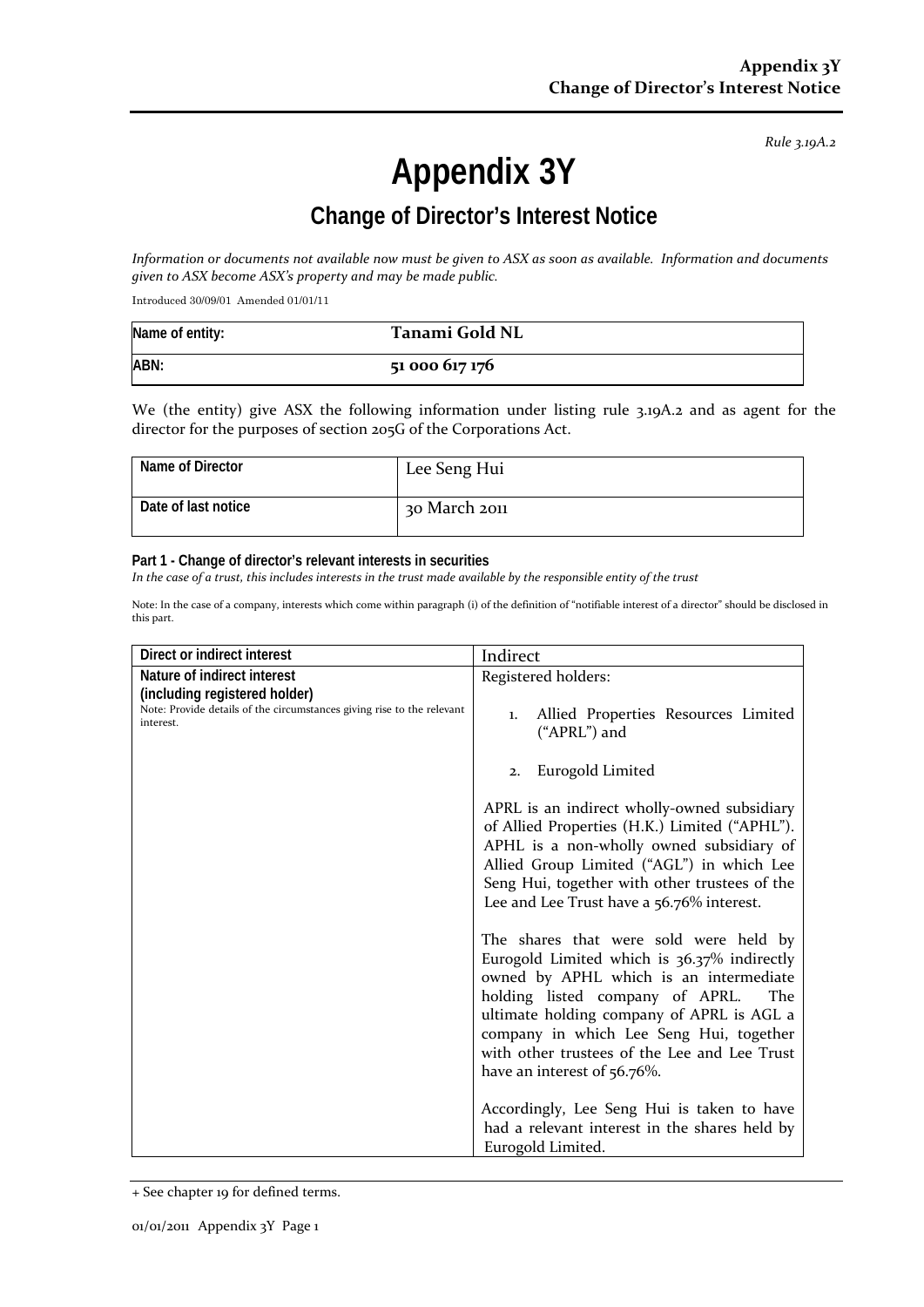| Date of change                                                                                                                                                             | 30 November 2011;<br>2 December 2011; and                                                                                                                                                                                                                                                                                                       |  |
|----------------------------------------------------------------------------------------------------------------------------------------------------------------------------|-------------------------------------------------------------------------------------------------------------------------------------------------------------------------------------------------------------------------------------------------------------------------------------------------------------------------------------------------|--|
|                                                                                                                                                                            | 6 December 2011                                                                                                                                                                                                                                                                                                                                 |  |
| No. of securities held prior to change                                                                                                                                     | 1. APRL: 61,378,788<br>2. Eurogold Limited: 9,319,111                                                                                                                                                                                                                                                                                           |  |
| Class                                                                                                                                                                      | <b>Ordinary Shares</b>                                                                                                                                                                                                                                                                                                                          |  |
| Number acquired                                                                                                                                                            | Nil                                                                                                                                                                                                                                                                                                                                             |  |
| Number disposed                                                                                                                                                            | <b>APRL: Nil</b><br>1.<br>Eurogold Limited:<br>2.<br>30 November 2011: 40,053;<br>2 December 2011: 130,000; and<br>6 December 2011: 32,590<br>Total: 202,643                                                                                                                                                                                    |  |
| Value/Consideration<br>Note: If consideration is non-cash, provide details and estimated<br>valuation                                                                      | \$182,767.34                                                                                                                                                                                                                                                                                                                                    |  |
| No. of securities held after change                                                                                                                                        | APRL: 61,378,788<br>1.<br>Eurogold Limited: 9,116,468<br>2.                                                                                                                                                                                                                                                                                     |  |
| Nature of change<br>Example: on-market trade, off-market trade, exercise of options,<br>issue of securities under dividend reinvestment plan, participation in<br>buy-back | Prior to the sale of 202,643 shares as set out<br>above, Eurogold Limited held 9,319,111 shares<br>in Tanami Gold NL.                                                                                                                                                                                                                           |  |
|                                                                                                                                                                            | The shares that were sold were held by<br>Eurogold Limited which is 36.37% indirectly<br>owned by APHL which is an intermediate<br>holding listed company of APRL.<br>The<br>ultimate holding company of APRL is AGL a<br>company in which Lee Seng Hui, together<br>with other trustees of the Lee and Lee Trust<br>has an interest of 56.76%. |  |
|                                                                                                                                                                            | Accordingly, Lee Seng Hui is taken to have<br>had a relevant interest in the shares held by<br>Eurogold Limited and maintains a relevant<br>interest in the 9,116,468 shares currently held<br>by Eurogold Limited.                                                                                                                             |  |

### **Part 2 – Change of director's interests in contracts**

Note: In the case of a company, interests which come within paragraph (ii) of the definition of "notifiable interest of a director" should be disclosed in this part.

| Detail of contract | N<br>А<br>$\frac{1}{2}$<br>$\overline{\phantom{a}}$ |
|--------------------|-----------------------------------------------------|
|                    |                                                     |

<sup>+</sup> See chapter 19 for defined terms.